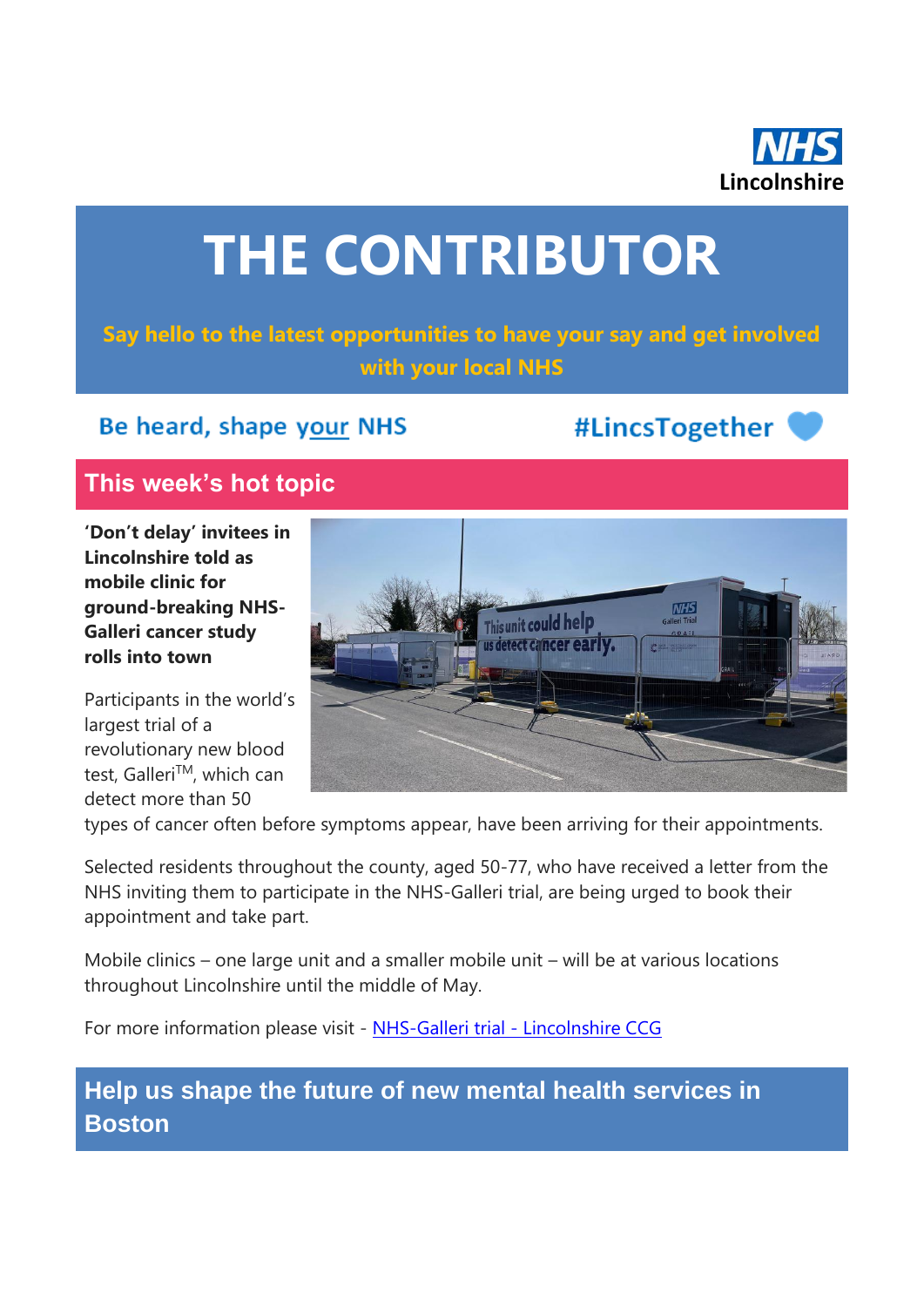If you have an interest in mental health and would like to help us create a new ward in Boston - chat to us or join our Building Together focus group. For more information please contact –

Email: **Ipft.involvement@nhs.net** or Phone: 07773 206341

# **There has never been a better time to join the NHS Lincolnshire Citizens Panel!**

In Lincolnshire, the Citizens' Panel is an exciting development for the NHS that will help us gather feedback from a sample of our population and give local residents the opportunity to share their opinions and views on health and care services within the county. The information we receive will help to ensure that services are designed and delivered to take into account what matters most to our residents.

#### **What's in it for me?**

- You will be helping to ensure we provide better quality care in a way that matters the most to Lincolnshire residents
- You will have the opportunity to have your views heard by local healthcare decision makers
- You will find out about new plans and ideas for Lincolnshire healthcare.

For more information please visit - [NHS Lincolnshire Citizens' Panel -](https://lincolnshireccg.nhs.uk/citizenpanel/) Lincolnshire CCG

## **NHS Lincolnshire Staff – Unpaid Carers**



**Email us at: hello**[@every-one.org.uk](mailto:working.together@every-one.org.uk) [www.every-one.org.uk](http://www.every-one.org.uk/)

**Partner Activities and Events**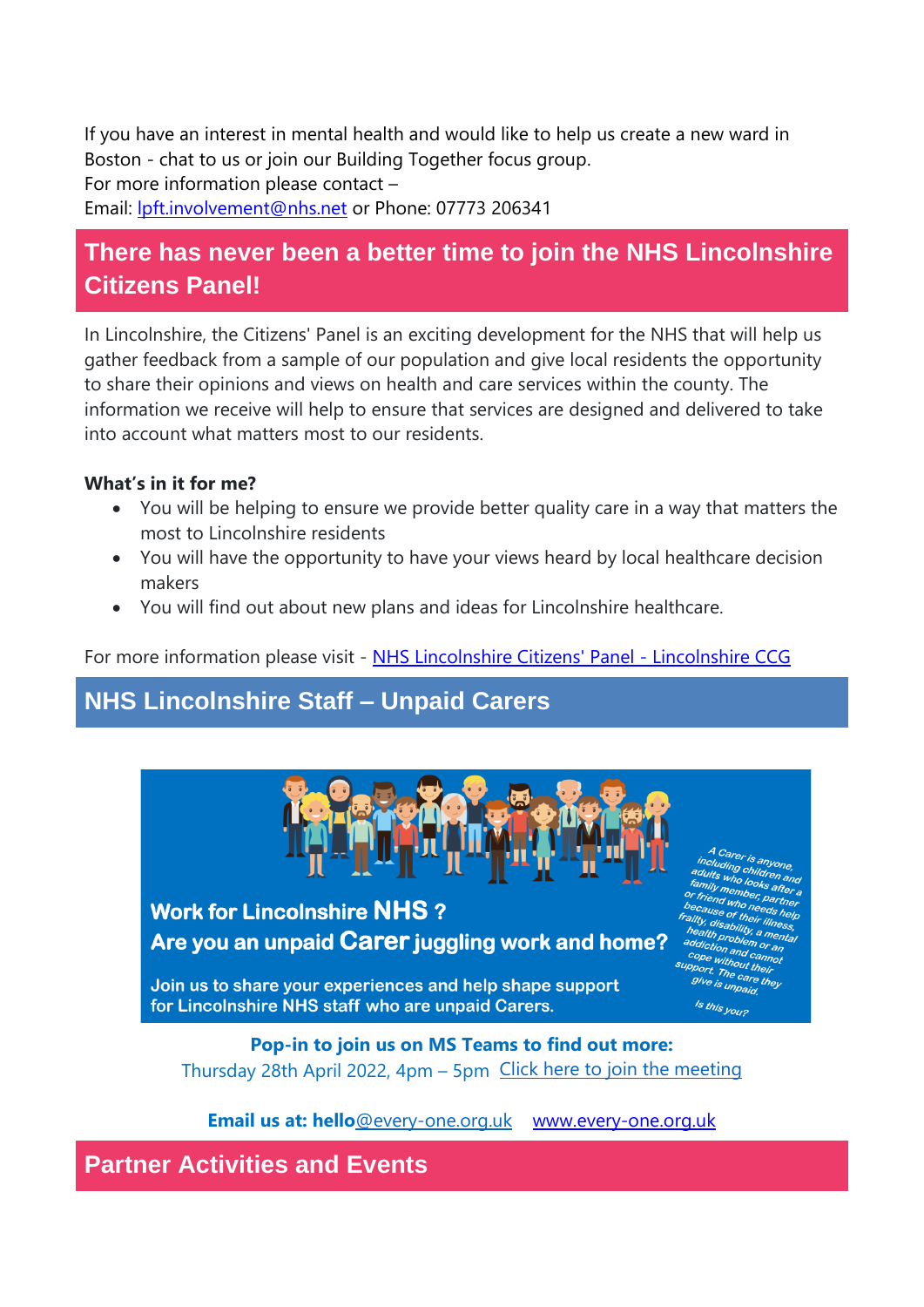#### **Tell'd Zine Launch Event!**

Tell'd is an LGBTQ+ focused quarterly zine that focuses on distributing queer stories, art, poetry and more. Join us at our Launch event! Thursday 14th April, 4-7pm, The Gallery, Spout Yard Park, Louth. For more information please contact [lindsaymckinnell@yahoo.co.uk](mailto:lindsaymckinnell@yahoo.co.uk) or visit Tell'd - [Home | Facebook](https://www.facebook.com/TelldZine/)

#### **Lincolnshire County Council – Holiday Activities and Food Programme**

Free holiday programme for children aged 5-16 years eligible for benefits-related free school meals A variety of activities at each club from fun and games, sports, arts & crafts, cooking, music, drama and much more. All clubs include a choice of healthy meals. For more information see https://www.lincolnshire.gov.uk/school-pupilsupport/holidayactivities-food-programme or email [HAF@lincolnshire.gov.uk](mailto:HAF@lincolnshire.gov.uk)

#### **Trinity Centre Louth – Friendship Walk North Somercotes**

Tuesdays 1pm -2pm. We will meet at the Bay Horse Pub and finish there for a cuppa.. the walk will be 20/30 minutes long depending on people's mobility. For further information contact; Sue Padbury, Community Connector, The Trinity Centre, LOUTH on 07734370873 or [Sue.padbury@teamparishoflouth.org.uk](mailto:Sue.padbury@teamparishoflouth.org.uk)

## **Covid 'pop up' clinics**

For an up to date list of 'pop up' vaccination clinics in Lincolnshire please visit - [Coronavirus](https://lincolnshireccg.nhs.uk/grab-a-jab/)  [\(Covid-19\) vaccinations in Lincolnshire -](https://lincolnshireccg.nhs.uk/grab-a-jab/) Lincolnshire CCG

#### **Covid booster and Flu vaccinations available for those who are eligible**

#### **Booster Vaccines**

If you're eligible, you can pre-book your COVID-19 booster appointment from five months (152 days) after your second dose. Book or manage a booster dose of the coronavirus (COVID-19) vaccine at [http://ow.ly/LtuE50GLero](http://ow.ly/LtuE50GLero?fbclid=IwAR3XJEWleqYaBsRKKEZvzOQTPhh6xJMHMX7CjAbY_UUfz6ZWyBf0D1-L7zQ)

#### **Flu Vaccines**

Many adults, most children and all pregnant women are eligible for a free flu vaccine. Find out who is eligible and where you can get the flu vaccine at [www.nhs.uk/wintervaccinations](http://www.nhs.uk/wintervaccinations?fbclid=IwAR1SzErYHhJMDfl_VlN1aZcnq-67N6npy7XQ2Y4ZA4Yp1fEVZXhfvNfkDrs)

## **Get involved with surrounding CCGs**

## **If you live on the border of Lincolnshire, you may access some of your healthcare outside the county**

If you want to be involved and have you say regarding health and care services outside of Lincolnshire, follow the below link: